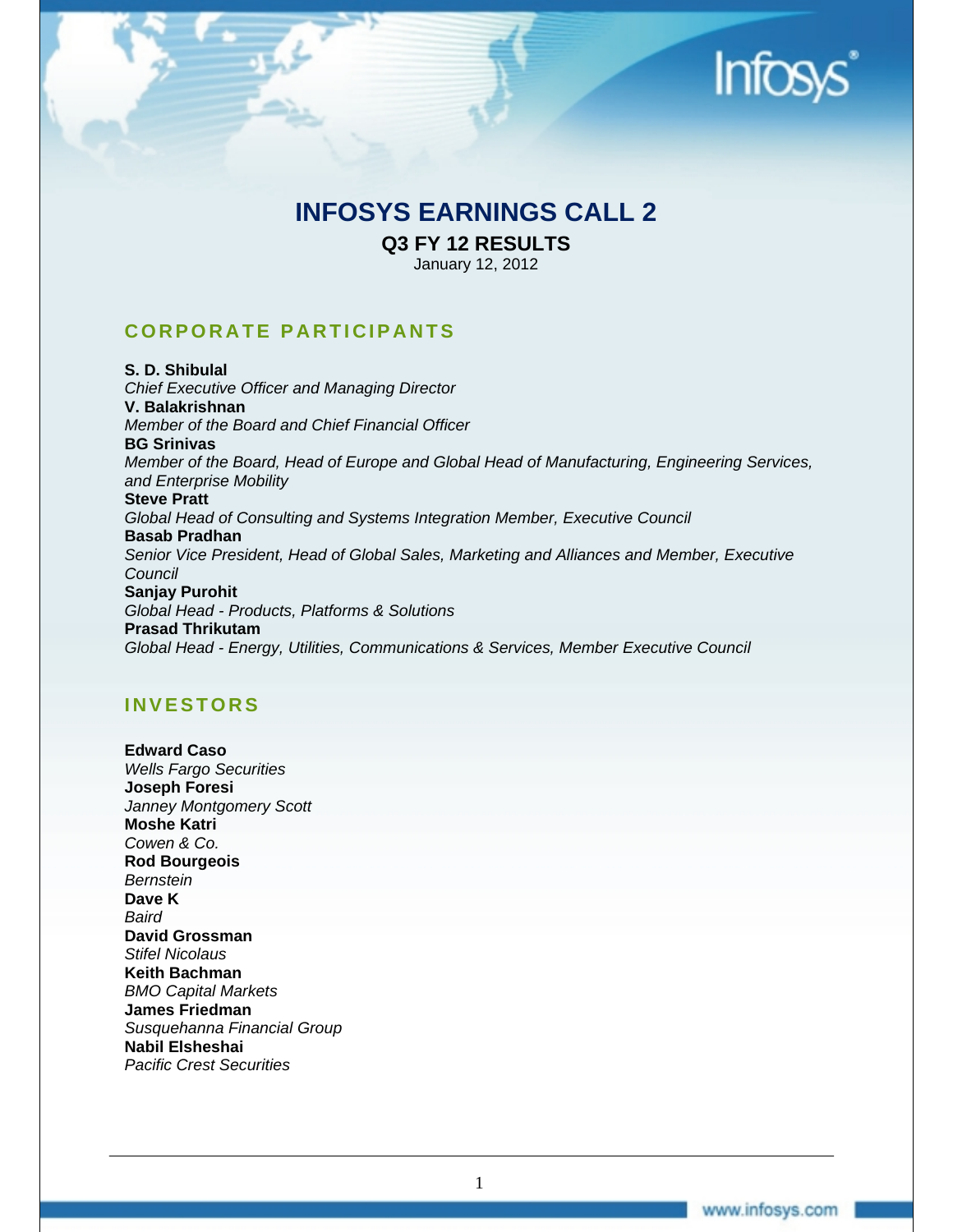#### **Moderator**

Ladies and gentlemen good day and welcome to the Infosys Earnings Conference Call. As a reminder, all participant lines will be in the listen**-**only mode, and there will be an opportunity for you to ask questions at the end of today's presentation. If you should need assistance during this conference call, please signal an operator by pressing '\*' and then '0' on your touchtone telephone. Please note that this conference is being recorded. I would now like to hand the conference over to Sandeep Mahindroo of Infosys. Thank you. And over to you, sir.

#### **Sandeep Mahindroo**

Thank you, Marina. A very warm welcome to everyone on this call to discuss Infosys financial results for the quarter-ended December 2011. I am Sandeep from the Investor Relations team in New York. Let me start by wishing you all a very Happy New Year. Joining us today on this earnings call is CEO and MD, Mr. S.D. Shibulal; CFO, Mr. V. Balakrishnan and other members of the senior management team. We will start the proceedings with a brief statement on the performance of the company for the recently concluded quarter, followed by the outlook for the quarter and year-ending March 31, 2012. Subsequently, we will open up the call for questions.

Before I pass it on to the management, I would like to remind you that anything that we say which refers to our outlook for the future is a forward-looking statement which must be read in conjunction with the risks that the company faces. A full statement and explanation of these risks is available in our filings with the SEC, which can be found on www.sec.gov. I would now like to pass it on to Mr. S.D. Shibulal.

#### **S.D. Shibulal**

Thank you, Sandeep. Good morning to everyone. We had a good Q3 quarter. We have grown by 4.4% in constant currency and 3.4% in reported currency. Our revenue is \$1806 mn in reported currency and \$1823 mn in constant currency. Margins are up by 3% quarter-on-quarter, from 28% to 31% operating margin. Net margin is also up quarter-on-quarter from 23.5% to 25.4%. This has been a good quarter for client additions as well as for deal wins. We have added 49 new clients this quarter; 18 of them net, 6 of them in 'Fortune 500'. Interestingly enough, if you look at the last 9 months, we have added 120 new clients, which is probably one of the strongest client additions we have seen in the 9 months period in the history of Infosys. It means that clients are choosing us as their partner in their journey and as and when they decide to spend, as and when they become confident about their spending, we will definitely benefit from that.

Quality of growth is pretty good. This quarter in constant currency terms, our revenue productivity has gone up by 0.8%. Year-over-year, it has gone up by over 4% and if you actually look at the last 9 months it has gone up by over 6%. This is a reflection of our tremendous focus on high quality growth and we clearly believe that as long as we deliver business value, as long as we participate in the growth and the differentiation journey of the client, as long as we strengthen our strategic partnerships, we will continue to achieve that in the long run.

We had good wins this quarter. We won 5 large deals including 1 transformational deal. 2 of the 5 large deals were more than \$500 mn including rebids. It is a strong quarter for large deals.

Growth has been all around this quarter. We have seen the non-top 25 clients grow by 4.9% which means that the broader base of clients grew this quarter. Attrition has come down from what it was four quarters back. In Q3 FY11 we had attrition of 17.5% and this Q3 we have attrition of 15.4%.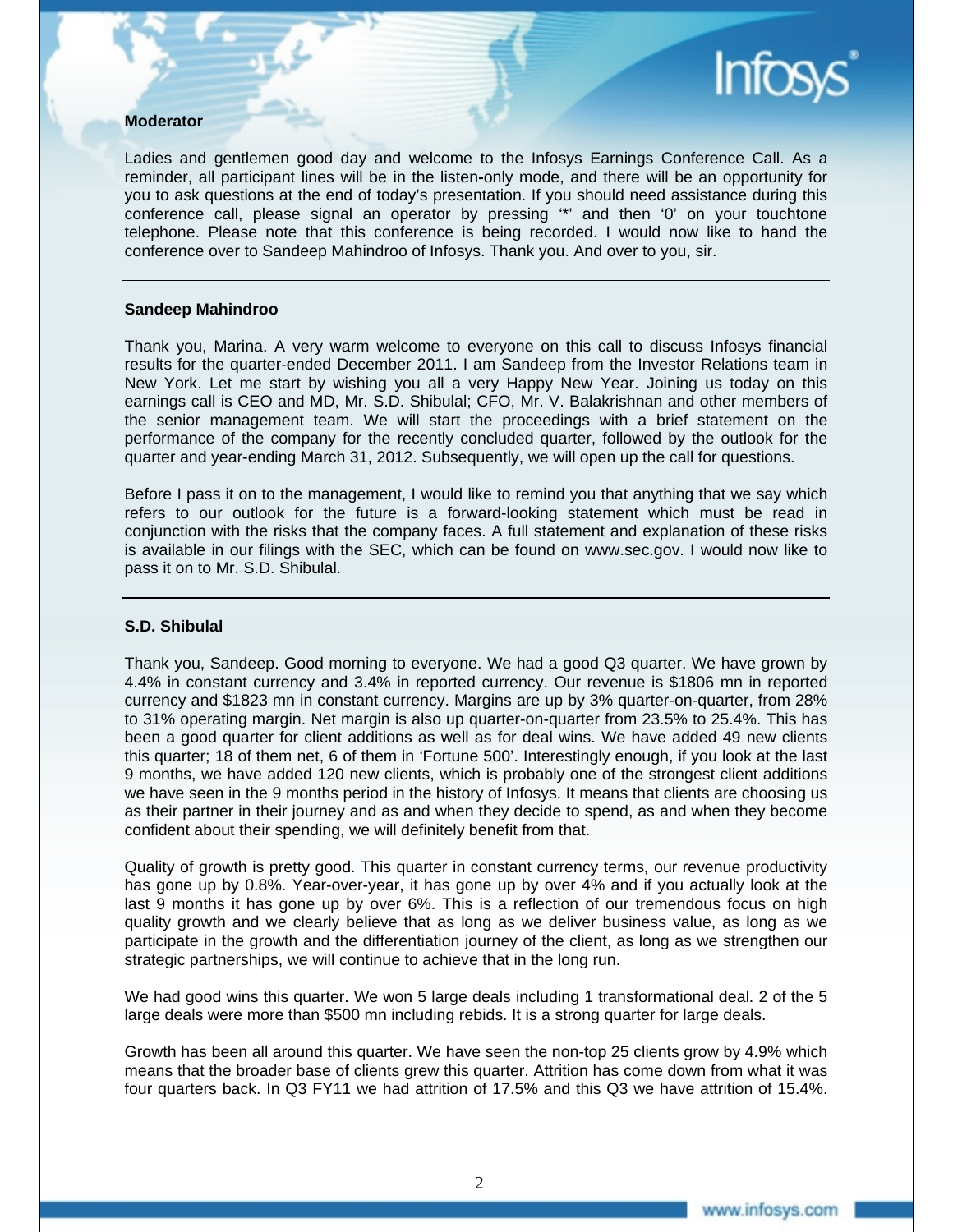

So there is a 2% drop in attrition on a quarter-on-quarter basis from last year this quarter to this quarter.

Our products & platforms strategy is working well. We have \$300 mn of booked revenue, TCV in the pipe and multiple deals. Finacle is also doing well. We had 10 wins this quarter. We have said that we have signed multiple large deals.

Now with this background I also want to give a color on the environment. The environment is definitely volatile. It is challenging for our clients. There is overall uncertainty in the market. The European crisis, unemployment in US, lack of political will to quickly sort out some of these issues, the coming election year and downward trend in growth in emerging markets, all of these are concerns for our clients and they definitely have less visibility about their future. They are not confident about taking decisions and that is being reflected in the velocity of decision-making and velocity of business. There is marginal downturn in the velocity of business from the beginning of Q3 to the end of Q3. We had noticed it early on and in the middle of Q3, we had said that our revenue will be closer to the lower end of the guidance and that is where we ended up. Based on all these, we remain cautious. We have given a guidance of flat to 0.2% growth for Q4.

Budgets are being finalized. We expect majority of the budgets to be closed before the middle of February. Early indication is flat to marginally down. The critical question is that even after closing the budgets, will they spend and that will be determined by multiple factors, the factors about the environment and their confidence in their future.

Having said that, if you look at our new strategic direction of Building Tomorrow's Enterprise and Infosys 3.0, it is very clear that we participate in all facets of clients business. We do transformational work which will enable them to create growth. We do operational work which is a driver for efficiency and productivity for the clients and also reducing total cost of ownership. We are seeing traction in the products & platforms space which is a way for us to deliver innovation through the Building Tomorrow's Enterprise framework to the clients. We clearly believe that as long as we are centered around clients' priorities of growth, differentiation in return on investment, as long as we strengthen our strategic partnership, as long as we deliver higher business value, as long as we build more and more capabilities in the local markets, we will be able to achieve our aspiration of high quality growth. With that let me now hand it over to Bala.

#### **V. Balakrishnan**

Good morning, everyone. We have done better under the challenging environment where we are in. In the beginning of the quarter, we gave a guidance of 3.2%-5.4% growth in revenues because the clients' budgets look good and the indication was they could spend the budget. But when we went through the quarter, the environment became much more challenging, the concerns on global economic environment only increased. That made the clients more cautious on the spending. In the middle of the quarter, we came and updated saying that our growth could be somewhere closer to the lower end of the guidance and if you look at the actual numbers, that is where we ended up with. Our top-line grew by around 3.4% and EPS grew by around 11.8% for the quarter.

The operating margin increased by 3%, mainly on the back of rupee depreciation. The average rate of rupee was 51.37 for the quarter, as compared to 46.30 for the last quarter resulting in a depreciation of 11%. It could have technically increased the margins by around 4.4% but we had some increase in other costs and the utilization dropped to some extent. So, net**-**net, our operating margin went up by around 3% for the quarter.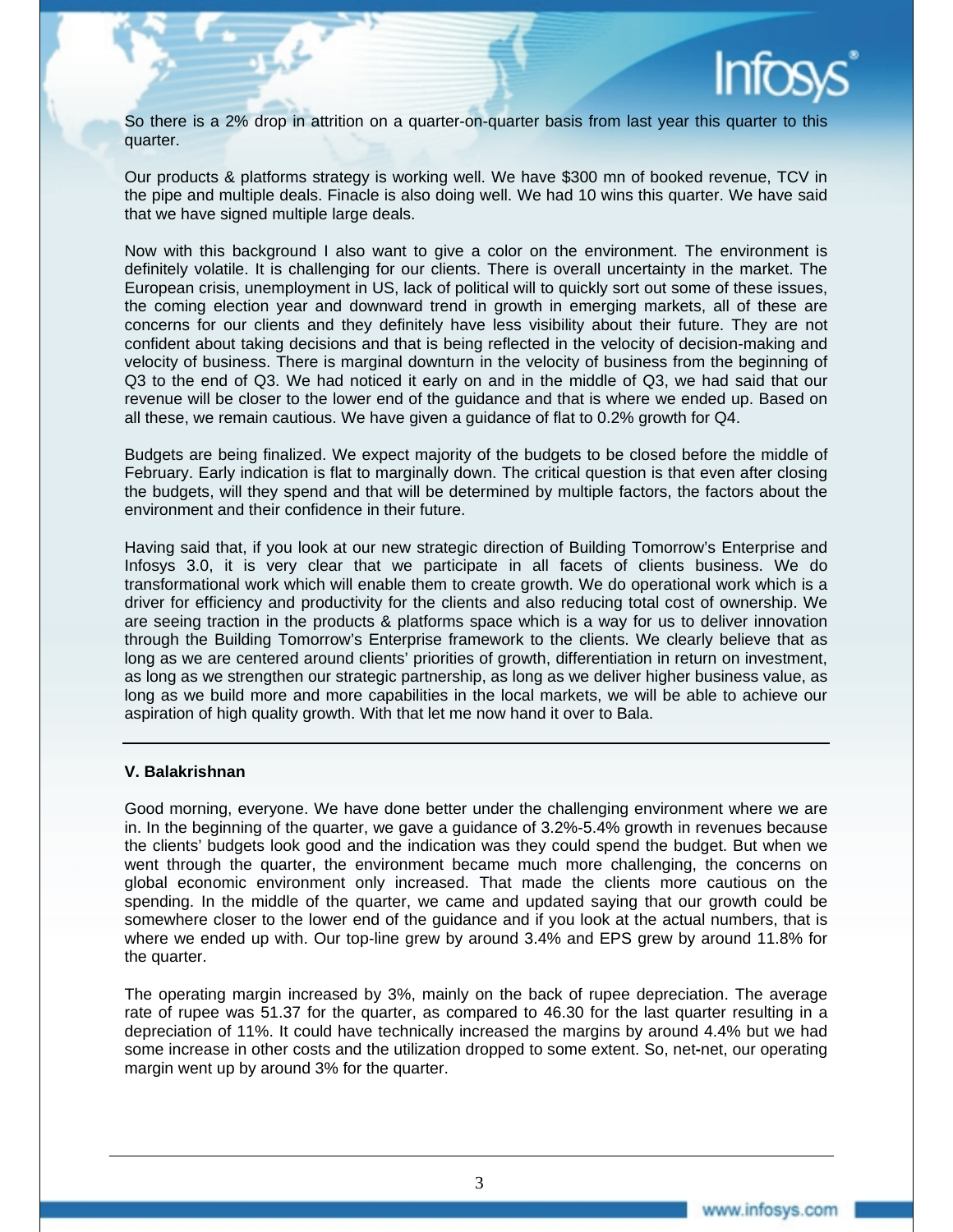

On the non**-**operating side, the overall losses because of foreign currency is only \$4 mn. We had a hedging loss. To some extent that was offset by the translation gain. The interest income has gone up because the yield has gone up, the average yield on our portfolio is 9.7%.

The effective tax rate is around 28.6% but if you normalize on non-operating income effective tax rate on operating income is stable at around 27.8%.

We had guided for EPS of \$0.79 cents to \$0.80. We ended up with \$0.80. Net, net, on the topline we are closer to the lower end of the range. On the EPS front, we are at the higher end of the range of what we guided for.

We added 9,655 employees. Our guidance was 8,000. The attrition rate too has come down to 15.4% for the quarter. Our DSO days are 61 days. We have a hedging position of \$847 mn at the end of the quarter. We believe the currency markets will continue to remain volatile and we take a short-term view on the currency and hedge for the next two quarters at any point of time. We are continuing with that practice. We are not changing that because we believe that currency environment will remain volatile for some more period to come.

We have revised the guidance for the full year. We assume the revenues to be flat from what we ended up in Q3 for Q4 too. We assume the currency at 52 for the next quarter. We assume the pricing to remain constant at what we saw in the third quarter. If you put all this together, we believe our operating margins for the full year, that is fiscal 2012 as compared to fiscal 2011 will remain stable within a narrow band of 50 basis points.

Net-net, I think we are in a challenging environment. The clients are cautious. The budgets are getting finalized. We will have a better view of fiscal 2013 maybe in the beginning of April. As long as the environment is stable, I think next year could pan out to be better. But if there is any catastrophe in Europe, probably it could impact the global markets and it could impact the sentiments of clients. It is too early. The early indications are that budgets could be flat or slightly down. What is relevant for us is the offshoring components in the budget. Hopefully, if the environment remains stable and if there is no big shock, the next year could look better.

With this I conclude. We will open it for Q&A.

#### **Moderator**

**Thank you very much. Ladies and gentlemen we will now begin the question-and-answer session.** The first question is from Edward Caso of Wells Fargo Securities. Please go ahead.

#### **Edward Caso**

Could you talk about the difference between growth in Europe and the US, somewhat surprisingly you had Q-on-Q growth in Europe, US was less so?

#### **S.D. Shibulal**

Let me request B.G. to give some color on the European growth and Ashok to give some color on the US growth.

#### **B.G. Srinivas**

Last quarter we saw significant growth in Europe primarily driven by two fronts. One, we saw uptick in growth from existing clients across Financial Services, Manufacturing sector and Retail.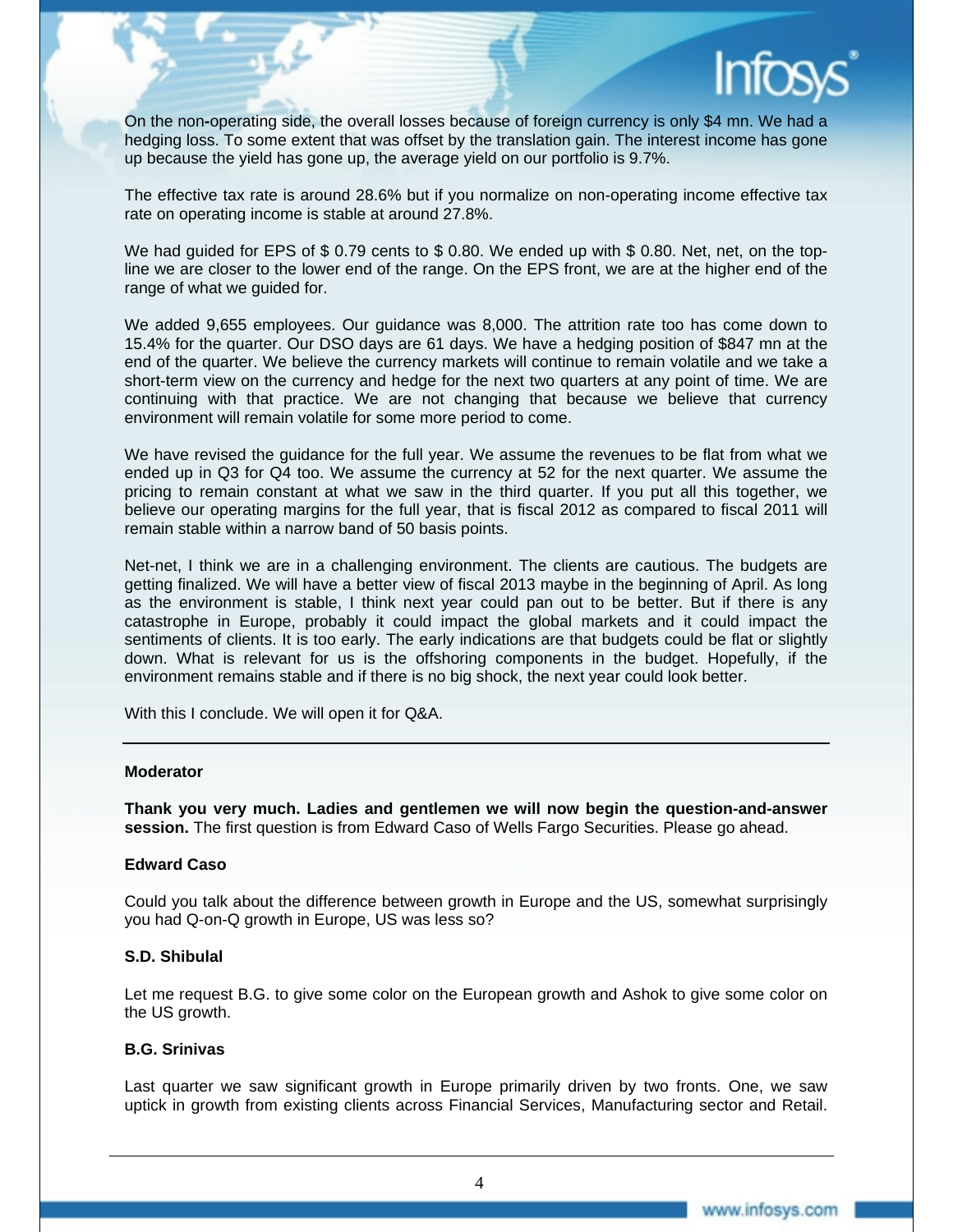We saw uptake in growth from existing programs as well as cross-selling new services into these accounts. We also saw a significant jump in the number of clients we added during the quarter. 14 new clients were added in the quarter within Europe. Again, the clients are spread across different segments but also equally spread across UK and the Continent. We also saw 2 large deal wins in Europe, both in the order of magnitude of \$500 mn each and some of it is existing business which is getting consolidated. These are multi**-**year deals. This is definitely one of the best quarters in Europe in the recent past and while there has been a spike in revenues during the quarter, it does not necessarily mean secular trend. At the same time, we saw a significant traction by adding new clients and adding new deals of sizeable nature and this could help us give us good growth momentum at least for the next 2 quarters. The external environment in Europe continues definitely to be uncertain. There are no easy answers for fixing the problem but at the same time we see a fair degree of stability within our clients in terms of their businesses. At the same time, there is enough caution and on the client IT spend, early indicators in Europe continue to be downward or flat. This is what we see as of now. At the same time, we continue to invest in Europe. We see enough opportunities for Infosys from medium**-**term to long**-**term perspective. We continue to invest in Germany, France which are still underdeveloped from an outsourcing perspective but we have seen our investments paying dividends in the last 2 years. These two markets have grown at 40% to 50% year**-**on**-**year. Our near shore centers in Czech Republic and Poland, we continue to invest and we are adding talent to support the continent market. Thank you.

#### **Steve Pratt**

I will just give a quick commentary on US and then maybe Basab, the Head of Sales can discuss also. The quarter**-**over**-**quarter growth in the US was 0.9% which is less than Europe. I would not draw too many conclusions. Sometimes our business especially with big deals as lumpy and so I do not think there is a trend that we would see overtime. The US business continues to be very healthy. We are very strong across sectors. I think it is also important to keep in mind that we have just gone through very important transformation of our company to what we are calling Infosys 3.0 which is really consolidating our service offerings around business IT Services, around Consulting & Systems Integration and Products & Platforms which really gives us a simplified and consolidated organization structure and also align by vertical, so we are closer to the clients. With that, the last piece that went into place at the beginning of Q3 and I think we are very well positioned to compete strongly going forward. So I will turn it over to Basab.

#### **Edward Caso**

Hi, my last question is just on apples-to-apples pricing. This is about that time of the year where you are talking to your clients. Could you just give us some sense on just sort of the apples**-**toapples**-**based pricing in your different offerings? Thanks.

#### **S.D. Shibulal**

We are seeing pricing as stable. As I said, our revenue productivity has gone up. Even this quarter, our revenue productivity in constant terms have gone up by 0.8%. Year-over-year, the revenue productivity has gone up by 4% and actually if you consider a 9 month period it has gone up by over 6%, which means that our constant focus on delivering higher and higher business value, engaging with our clients better and better, building new capabilities in Consulting & System Integration, creating nonlinearity through products & platforms is yielding results. It is in a tough environment but it is yielding results and right now we are considering the pricing as stable.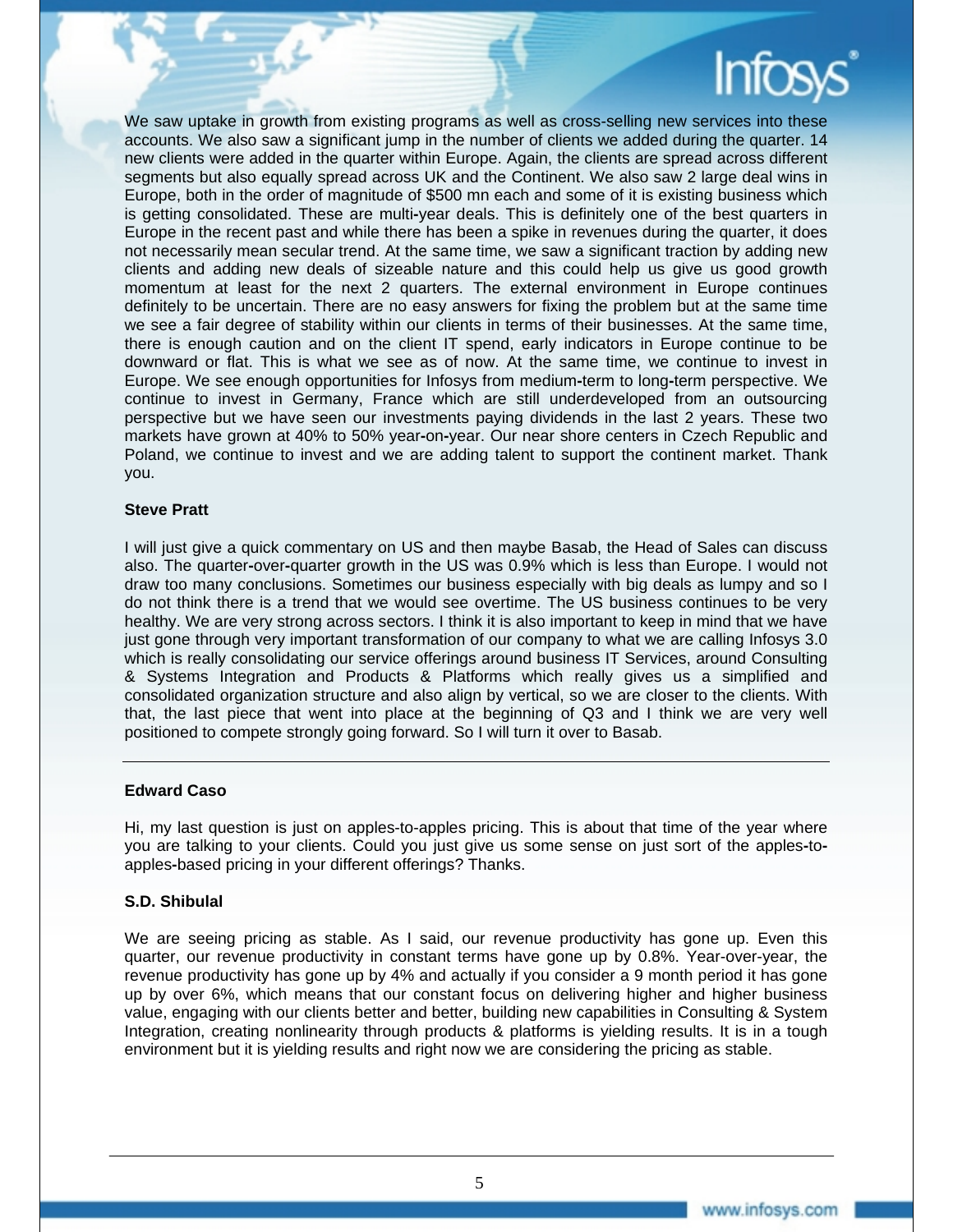#### **Edward Caso**

Thank you.

#### **Moderator**

The next question is from Joseph Foresi from Janney Montgomery Scott. Please go ahead.

#### **Joseph Foresi**

My first question here is, can you be more specific about what you are seeing in the macro and is there a chance that this is specific to a particular group of clients or a particular area within your client base? In other words, I am wondering have you seen any delays, are budgets being set later than usual. What would cause that March guidance and do you think it is specific to a particular group of the revenue base?

#### **S.D. Shibulal**

I did not get that question properly but I believe your question was about budgets and decisionmaking. Is that right?

#### **Joseph Foresi**

Yes, that is right. And maybe you could just home in on what is happening now?

#### **S.D. Shibulal**

I will give part of the answer and then I will hand it over to Basab to give a wider picture. What we are seeing is velocity of business coming down and it has marginally come down. In the beginning of Q3 itself, we said there is slowness in decision**-**making and multiple scrutiny of large opportunities. We have seen that marginally increase during the quarter and velocity of business is coming down. In fact, we noticed it halfway through the quarter and that is when we said that we will be closer to the bottom of the guidance. Now, let me ask Basab to give you a little more color and then probably you can come back to me.

#### **Basab Pradhan**

I also sort of only partly got the question. But just continuing from where Shibu left off, what we are seeing on the deal sizes, especially with respect to how clients are seeing their own budgets, there is a general cautiousness in our clients where they have the money to spend, they believe that technology is important for them, it gives them competitive advantage, they want to get that competitive advantage. But at the same time, because of the things that are happening, especially what is going on in Europe and how it might impact their own business, they do not want to make very long-term commitments. Even when we do let us say a big transformational deal, the first, we might do a big proposal, for statement of work will be for a particular scope, which is more contained and if they choose to stop it after that, they get some value for the money they have spent. That is what is happening. I do not know if that answers your question completely or not.

#### **S.D. Shibulal**

Let me add to it a little bit more. Occasionally, we are seeing that even programs which are in flight where the ramp-ups are supposed to happen, there has been some delays in getting the ramp-ups done. At the same time, we are not seeing cancellations. It is important to note that we are not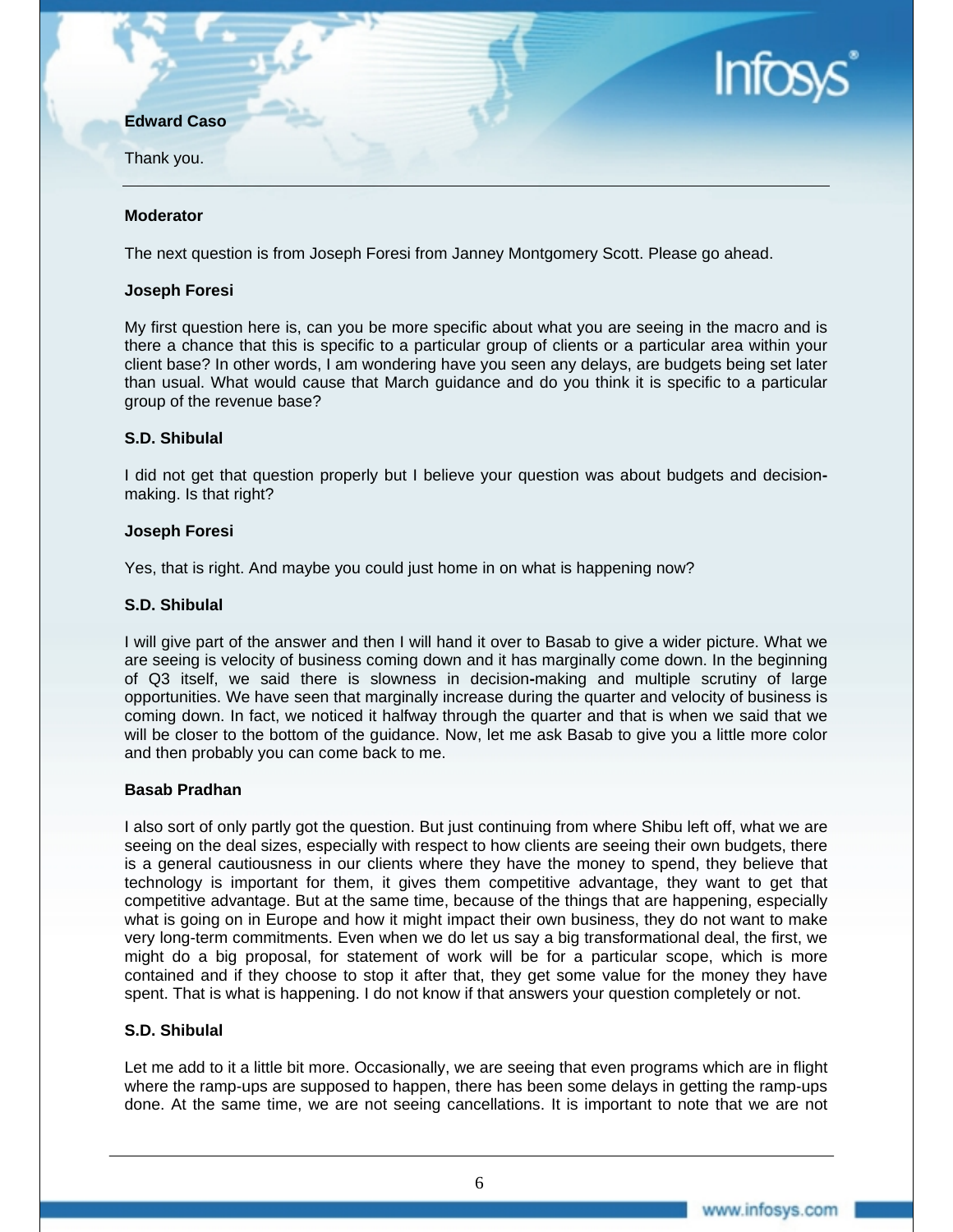

seeing cancellations. But 30% of our work is in Consulting & System Integration. The average life span of a program is somewhere between 9 months to 18 months. If I consider it as 9 months, every quarter I have to refill the cup with  $1/3^{rd}$  of the transformational work. If the velocity of business comes down, then that creates challenges in doing that and also growing on top of it. When we talk about velocity of business and it is marginally down, what we mean is delays in decision-making, larger opportunities getting scrutinized multiple times, programs which are on ramp-up cycle getting slowed down and general caution in spending even though the budgets is there.

#### **Joseph Foresi**

I think in the past Infosys has talked about wanting to outgrow the industry and it looks like this year's growth rate is far on the line, maybe on the bottom end of where the industry is going to grow. How do you view that philosophy going forward with all the changes and what can we expect in regards to that going forward?

#### **S.D. Shibulal**

Again, it is not clear, but I believe your question was about how do you see the future, is that right?

#### **Joseph Foresi**

That is right, NASSCOM has said that industry will grow 16%-18% this year, you talked about outgrowing that rate on a consistent basis. But you are at the lower end of that, so I am curious as to how you view those comments going forward?

#### **S.D. Shibulal**

It is too early for us to comment on the next year. But there are some fundamentals which have not changed. I think it is very, very important to keep that in mind. It is early for us to give any guidance on next year. Budgets are getting closed. We expect them to get be closed by February mid. The early indication is that it will be flat or marginally down. The critical question is will they spend the money next year? Our belief is that if there is no catastrophe, the clients will get used to the new normal and then they will start taking decisions because they have to do it, they need to do it. Our belief is that if there is no catastrophe event, clients will start taking decisions. That is point number two. Point number three is that they will go with partners whom they have chosen. That is where that new client openings, the existing client base favors as big time. When we talk about 120 clients being opened over a period of 9 months, even if the net is about 50-60, that means we have opportunities to grow in 50-60 new accounts as and when they take the decisions. Clients have made their choices on whom they want to spend the money with. If the second argument is correct, then as and when they start taking those decisions it will benefit us, that is number three. Number four is if you look at our strategic direction, we have made a clear direction towards making sure that we are part of the journey in every aspects of their life. They will spend money on transformation to create growth because they need to create new products, new services, new consumer experiences. They will spend money on operational efficiency because they need to reduce total cost of ownership, they need to drive productivity improvement; they need to drive better efficiency and better alignment. That is where our operations services come into picture. Having integrated operational services really places in a very, very good position to take advantage of that opportunity. Number three is about innovation. Our products & platform play as well as our Building Tomorrow's Enterprise framework gives us a clear opportunity for us to co-create or co-innovate with our clients. In fact, every conversation I am having with CXOs is leading to a co-creation workshop. Last quarter we had closed a deal which is moving a client from country-centric approach to client-centric approach. This quarter, we have closed a deal where we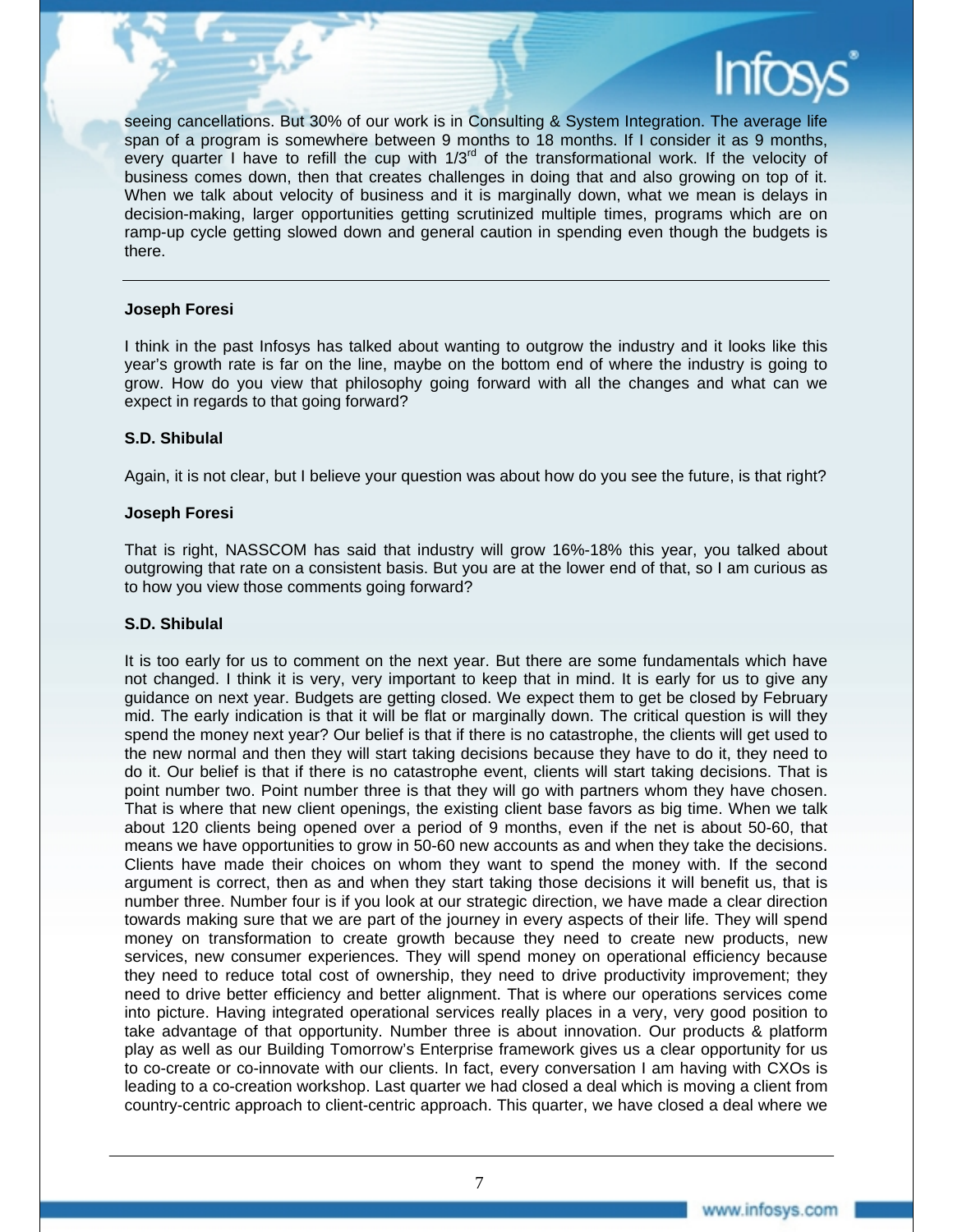are moving a client from a non-profit to a listed corporation. All of these are being done in the Building Tomorrow's Enterprise framework, either through transformation or through the PPS track. We clearly believe that the strategic direction we have taken will put us in enormous benefit as long as we continue to focus on the client, continue to partner with them on their growth journey, on their transformational journey and provide better and better business value. In the long-term, we believe our strategies will definitely help us produce superior financial results which is is high-quality growth.

#### **Joseph Foresi**

Lastly, just really quickly, have you changed your approach to guidance at all, methodology just given the volatility in the environment?

#### **S.D. Shibulal**

No, there is no change in the guidance methodology. We have always said that our guidance is a statement of fact as we see it at that point in time. In the beginning of the year we had given a guidance of 18%-20%. Last quarter, purely due to currency fluctuations, purely due to crosscurrency movements, we had re-casted the guidance to 17.1%-19.1%. In the middle of the quarter we had said that we will be closer to the lower end of the guidance due to emerging situations. Now, given where we are, we have given a flat-0.2% growth guidance for Q4.

#### **Joseph Foresi**

Thank you.

#### **Moderator**

Thank you. The next question is from Moshe Katri of Cowen & Company. Please go ahead.

#### **Moshe Katri**

Bala, what is embedded in terms of the performance by the specific vertical in your March quarterly guidance? You are talking about roughly sequentially flat revenue growth. Are we going to see some verticals underperforming being down year-over-year versus others? Maybe you can give us some more color on that? Shen should we expect anything in terms of major movements looking at North America versus Europe on a sequential basis? Thanks.

#### **S.D. Shibulal**

We are not seeing major differences across verticals and we are not expecting that next quarter either. Interestingly enough, even during the downturn in 2008-2009, our FSI segment was within a very narrow band of 33%-35% of our total revenue even during that major downturn. We do not expect any material change in our performance. There may be marginal changes, but no material change in our ratios neither in vertical nor in country.

#### **Moshe Katri**

You mentioned there were some deferrals in new project starts. Are we seeing that maybe more on BFSI, are we seeing that in a specific vertical? In the past, recently you spoke about deferrals that you are seeing in Continental Europe by some of the banks. Maybe you can kind of elaborate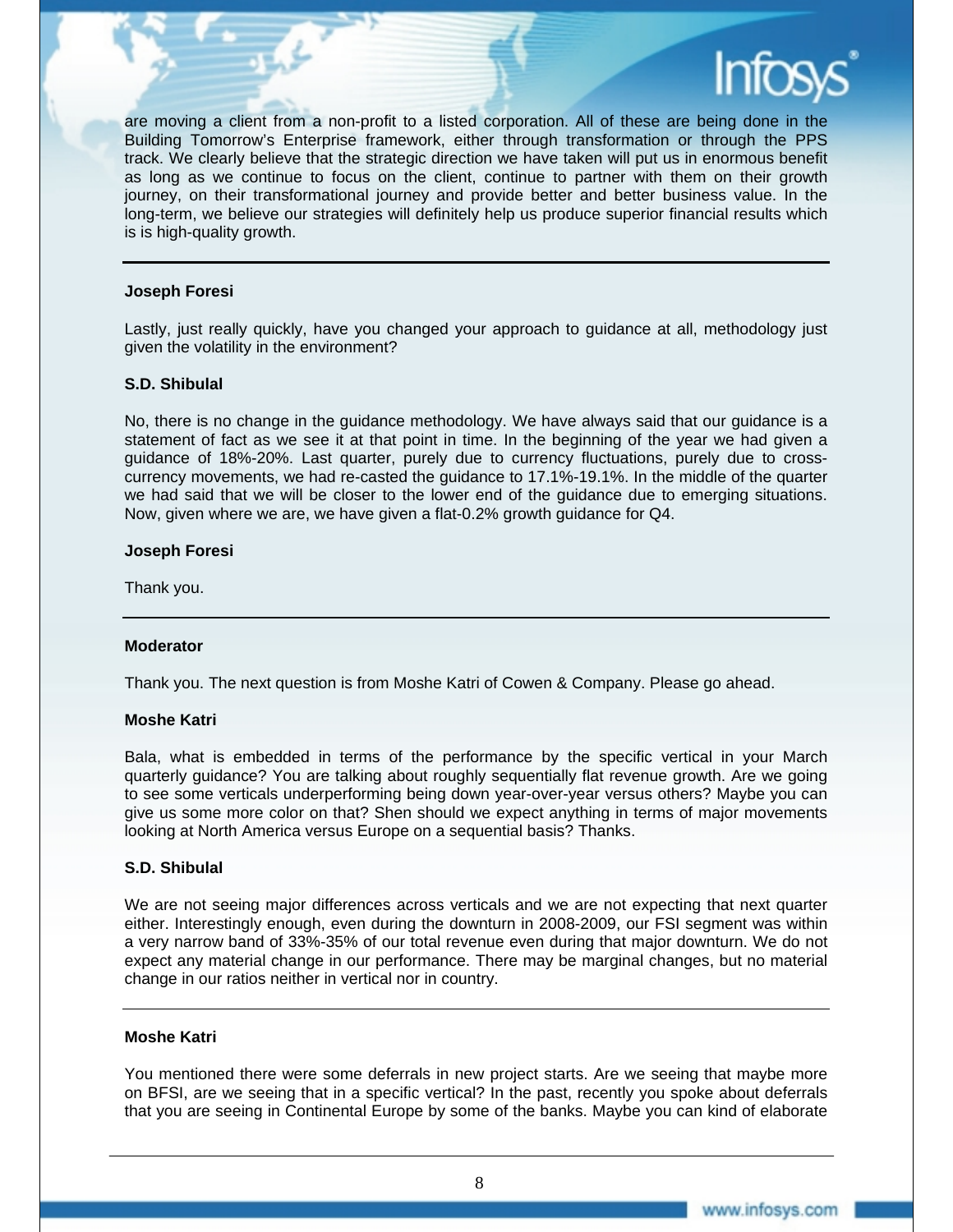

more on that. I am assuming we are seeing more. I do not know if it is even across the board or this is really coming in from one or a couple specific areas.

#### **S.D. Shibulal**

We are not seeing project cancellations at all, nothing abnormal there. We are seeing delays in decision-making across the board. We are seeing it in FSI, we are seeing it in manufacturing, in small chunks across the board. But when you are trying to grow and if your discretionary spend is under strain, then that becomes a challenge.

#### **Moshe Katri**

Then final question, are you considering or reconsidering your recruitment plan for this year

#### **S.D. Shibulal**

No, we are not reconsidering the recruitment plan for this year. All the people to whom we had given offers to last year are joining now. Our utilization has marginally come down because people will get released to production. We had planned for 45,000 recruitment this year and I think we will end up at 47,000 gross. We have given 23,000 offers for next year. We are not reconsidering our recruitment plan because of all the reasons I told you before, budgets are getting closed. Unless there is a catastrophe, our view is that decisions will start happening, then we are very wellpositioned with our strategic direction as well as our Building Tomorrow's Enterprise framework, so we believe that the decisions will really favor us as and when it happens.

#### **Moshe Katri**

Thank you.

#### **Moderator**

Thank you. The next question is from Rod Bourgeois of Bernstein. Please go ahead.

#### **Rod Bourgeois**

Just a quick clarification question on the demand environment. The decision slowness of clients that you are citing, has that changed only marginally over the last 3 months? I think you use the word 'marginally.' I just want to clarify if that was your intention?

#### **S.D. Shibulal**

Yes, from the point in which we have given guidance last quarter to now, it is only a marginal change. We had given some color at that time also saying that it is happening, so from there to here, it is a marginal change.

#### **Rod Bourgeois**

Right, yes, you have been citing decision slowness over most of the last year, so that is helpful. Secondly, in the vendor consolidation event that we see happening around the industry and this has been around for the last several years, are you doing anything new with your strategy to better compete in those vendor consolidation situations?

9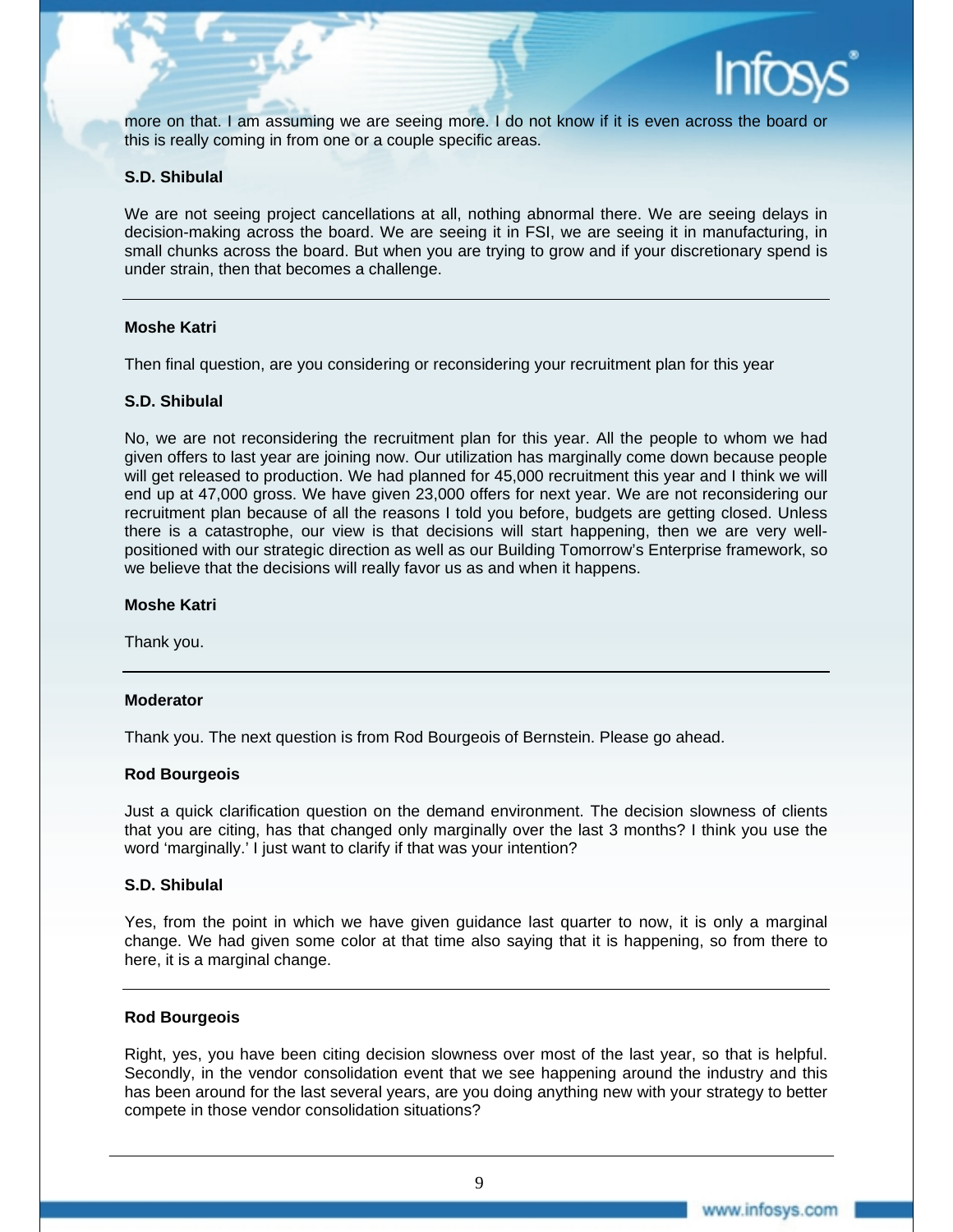

#### **S.D. Shibulal**

We clearly believe that the new Infosys 3.0 architecture is extremely well placed for those kinds of opportunities. We had service lines like IVS (Independent Validation Services), IMS (Infrastructure Management Services) etc., as horizontal service lines. We have combined all those service lines under the verticals and our go-to market always has been the verticals. Now we are able to create very strong integrated offerings. For example, infrastructure management and application management, infrastructure management and independent validation, then independent validation and application development, we are able to create very strong integrated service offerings. I clearly believe that that is of great help. Also on the platforms side, we have a very strong story.

#### **Rod Bourgeois**

Okay. It is just that the platform part of your business is fairly small at this point in time?

#### **S.D. Shibulal**

Yes, I can ask Sanjay to give some color on this specifically.

#### **Sanjay Purohit**

On the Platform side of business, now we have 12 platforms in the market. Last quarter also we have picked up another 4 clients, taking that overall clients to about 23. We have booked about \$300 mn in TCV. This, of course, is a different kind of a model because the revenue momentum comes over time rather than coming up as upfront but what's more important for us is to ensure that we are onboarding more and more clients and we are seeing traction every quarter in terms of onboarding on to the 12 platforms, the Infosys Edge Platforms that we have in the market. The good part today is that we are seeing quarter-on-quarter increase on total contract value and the number of clients that are onboarding on the platform. So while your observation is right that the current revenue is small, but what's important for us is to build the momentum so that we are able to bring this to a substantial revenue stream overtime.

#### **Rod Bourgeois**

Great, Shibu, just one final question on that similar note. Obviously, your growth outlook is not just a function of macro trends, since in 2012 you had expected backend loaded growth in the fiscal year despite macro issues that you were citing. The question that raises is do you expect your overall quarter-to-quarter revenue growth trajectory sort of adjusted for normal seasonality? Do you expect that growth trajectory could improve after the March quarter based on the strength of your pipeline and some of the growth strategies that you say are gaining some momentum here?

#### **S.D. Shibulal**

In a way you are asking for guidance for next y which is very difficult for us to give at this point because there are many factors which goes into that kind of a prediction. We are very closely involved in the clients' budgeting and spend process. We will have a much better view on this coming April but I want to say that we clearly believe that the strategic directions we have taken and the Building Tomorrow's Enterprise framework, Infosys 3.0, the ability to align in front of the clients, the ability to create deals which are cross-service oriented, the ability to win large deals and the ability to drive Consulting & System Integration revenue. All of those things are meant to create high quality growth. We also have the capacity, right. Our utilization is 77%. We have recruited people who are in training. All of those things are meant to create high quality growth.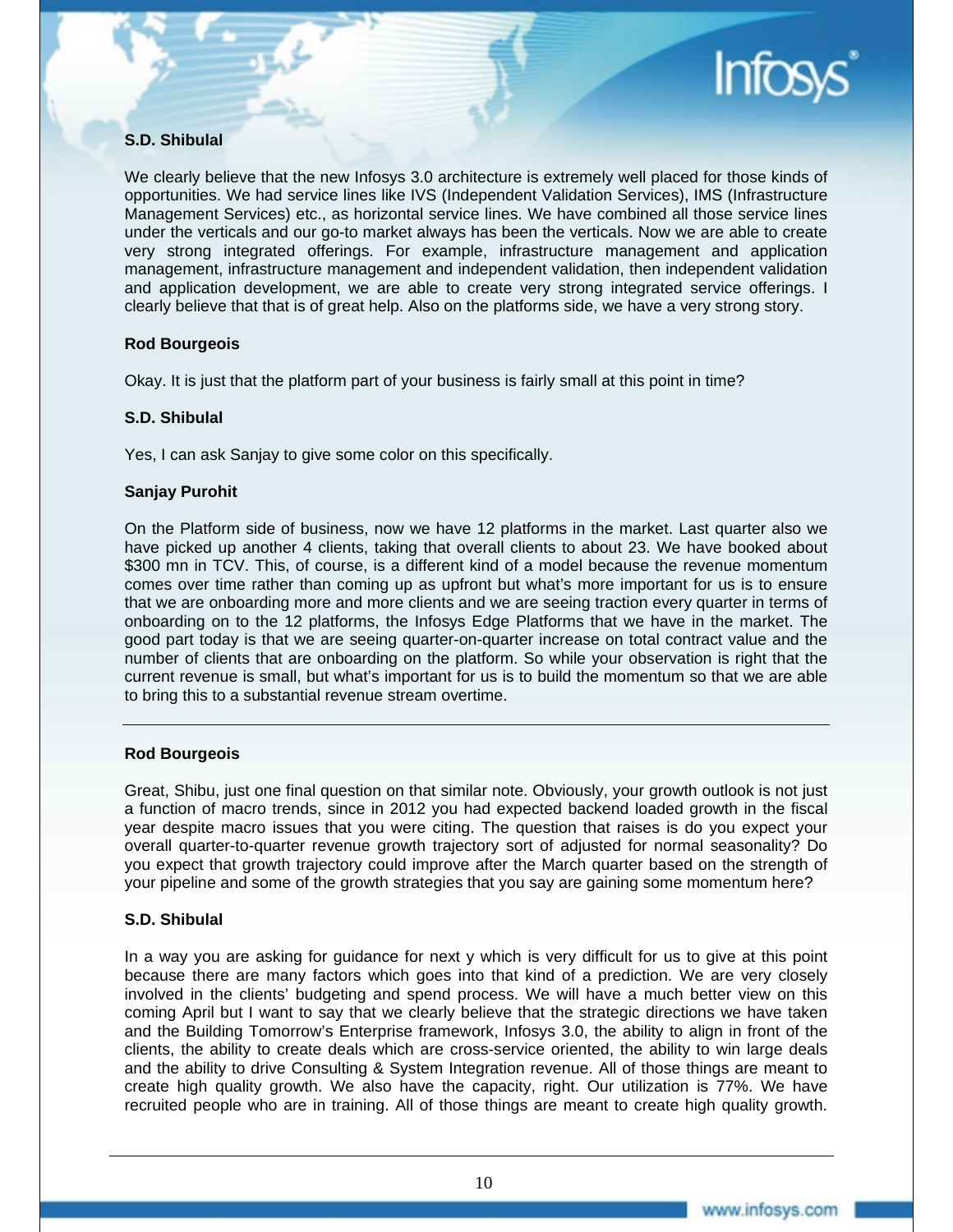

We are very well prepared to take advantage of the situation and we believe that all these strategic directions should allow us to create high quality growth in the long-term though there may be challenges in the short-term.

#### **Moderator**

Thank you. Our next question is from the line of Dave K of Baird. Please go ahead.

#### **Dave K**

I wanted to just ask a very high level question just on this year's growth and I guess a little more on the trajectory. But if we break down the 16% revenue growth, it is about 10%-11% from just core volume, 4%-5% from price and 1%-2% from FX. It's pretty clear that that is the breakdown based on what we have seen so far year-to-date and the way you are guiding for next quarter. As we look next year, you are talking about much more flattish pricing environment which we have seen for about 4 quarters now, so year-over-year I would expect recent sequential patterns to drive pretty much flat pricing growth and FX is actually a headwind. So unless we see volume reacceleration, it's hard to grow 10% next year. I do not expect you can give guidance on that core volume growth, but is it at least fair to think about like you said the pricing environment is stable and FX is a headwind, so to see anywhere near growth that you saw in fiscal '12 you need to see a pretty nice reacceleration in core volume. Is that at least a fair way to put this all into perspective?

#### **S.D. Shibulal**

So for all practical purposes, we are assuming that the pricing will be stable which means that majority of the growth will come out of the volume, that is true. But at the same time we will continue to build capabilities and implement strategies which will allow us to increase our revenue productivity.

#### **Dave K**

Just second question, over the last several years you have had pretty big growth in the interest component or the other income component of pre-tax earnings. So this year it looks like that the interest component will be about 15% of pre-tax earnings. So it is pretty important that the rates hold up. I would imagine you are seeing a little bit of interest rate weakening with the Rupee being weaker. Is that fair? Maybe to kind of put in context what sort of interest rate you see on your cash over the next several quarters?

#### **V. Balakrishnan**

We do focus on operating margins. Non-operating income is related to what we hold in the balance sheet. The interest rate regime is in favor of us now. Today, we get a yield of something around 9.7% on our portfolio. Going forward when the inflation comes down in India, there is a probability that interest rates could come down. You are right, but our focus always has been in maintaining or increasing the operating margins. Non-operating income is non-core to us, we do hold strategic cash to meet our strategic objectives. That is not a focus area that could go up and down. The key for us and the key focus area for us is maintaining the operating margins.

#### **Dave K**

That's a good philosophy. Thank you, appreciate it.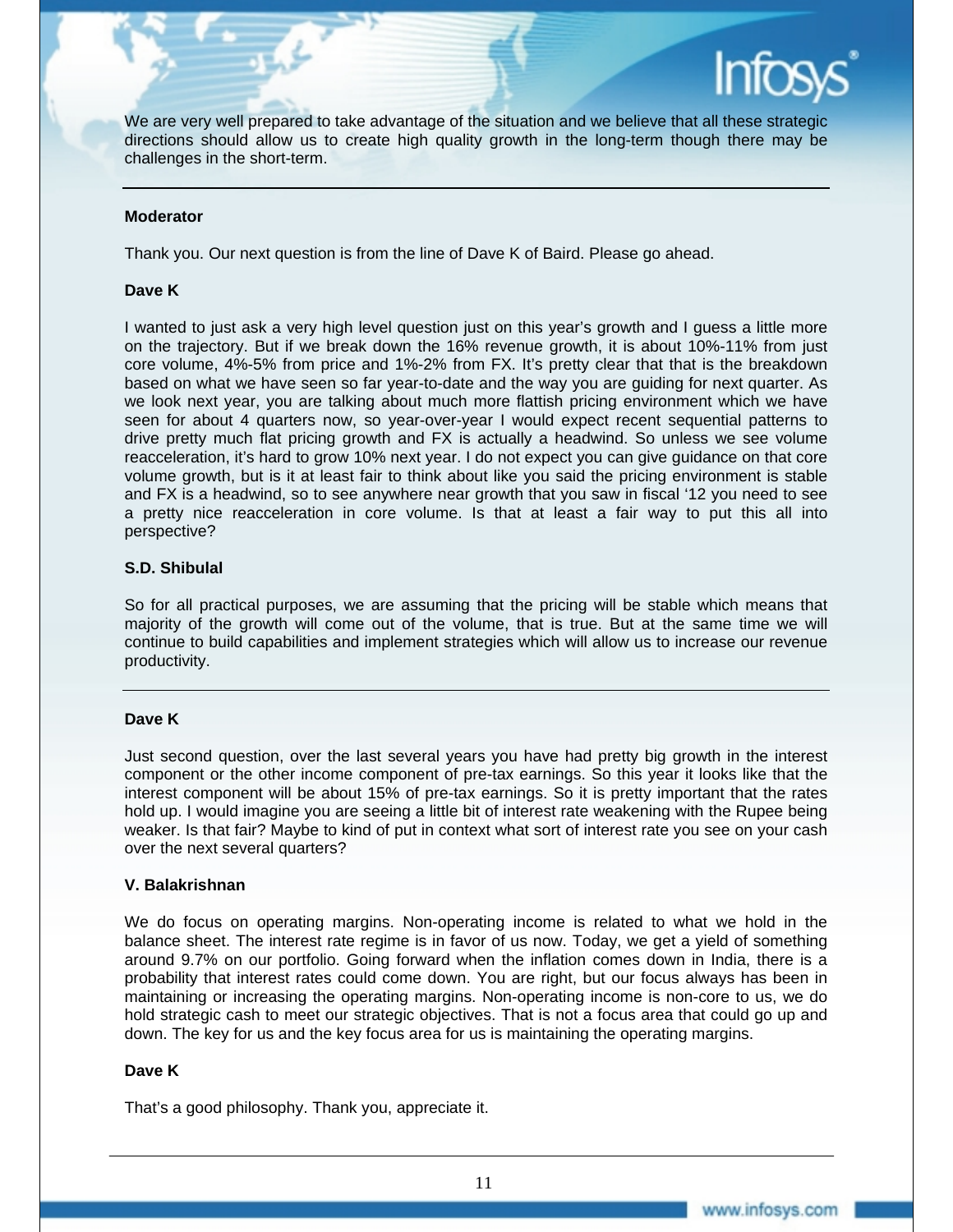#### **Moderator**

Thank you. The next question is from David Grossman from Stifel Nicolaus. Please go ahead.

#### **David Grossman**

I think the revenue deceleration, I got that piece, but I am still trying to reconcile the margin dynamic. Can you help us reconcile the reported margins for gross and operating, factoring in the different variables including pricing, utilization, the incremental investments you are making in the business and then obviously the impact of currency?

#### **V. Balakrishnan**

David, we do not look at it by vertical. We focus to manage the whole business as a portfolio. Our revenue productivity depends on different aspects of the business, whether the onsite/offshore mix, geography mix, services mix, vertical mix. We take a portfolio approach, we do not try to look at each of our industry vertical, try to see the utilization, margin and stuff like that, because some of the new verticals that we start are a part of growth strategy. Some of them could be in an investment phase, some of them could be losing money. But as an overall company level, we need to focus on all high growth areas and try to manage it as a portfolio.

#### **David Grossman**

So what I am trying to understand, Bala is that it appears you are talking about flattish pricing trends, I guess utilization is off modestly, as you continue to ramp hiring in the face of some deceleration in revenue and obviously, your increased investments, but you had a fairly significant tailwind from depreciation of the Rupee. I am just trying to understand the magnitude of all these different things and how they are impacting the margins?

#### **V. Balakrishnan**

Right now Rupee is a tailwind because rupee has depreciated but we have gone through times when the Rupee appreciated too. As we keep saying always, we have different levers within the business. We have the utilization rate, we have the onsite/offshore mix, we have the services mix and of course, the currency comes and impacts us once in a while. We had demonstrated again and again at different currency level our ability to maintain margins because we do focus on high quality growth. That gives us enough flexibility to maintain the margin to some extent in spite of currency level. It does not mean we will be able to do it in the future but we have done it in the past and our model has enough flexibility to manage it.

#### **David Grossman**

You obviously decided to maintain your hiring rates and actually exceeded them in the quarter. How should we think about your bench relative to how you managed it historically. Is this really more a time and place things just because demand trends have softened, or are you thinking to continue to drive growth, you may want to maintain perhaps a bigger bench than you have done historically?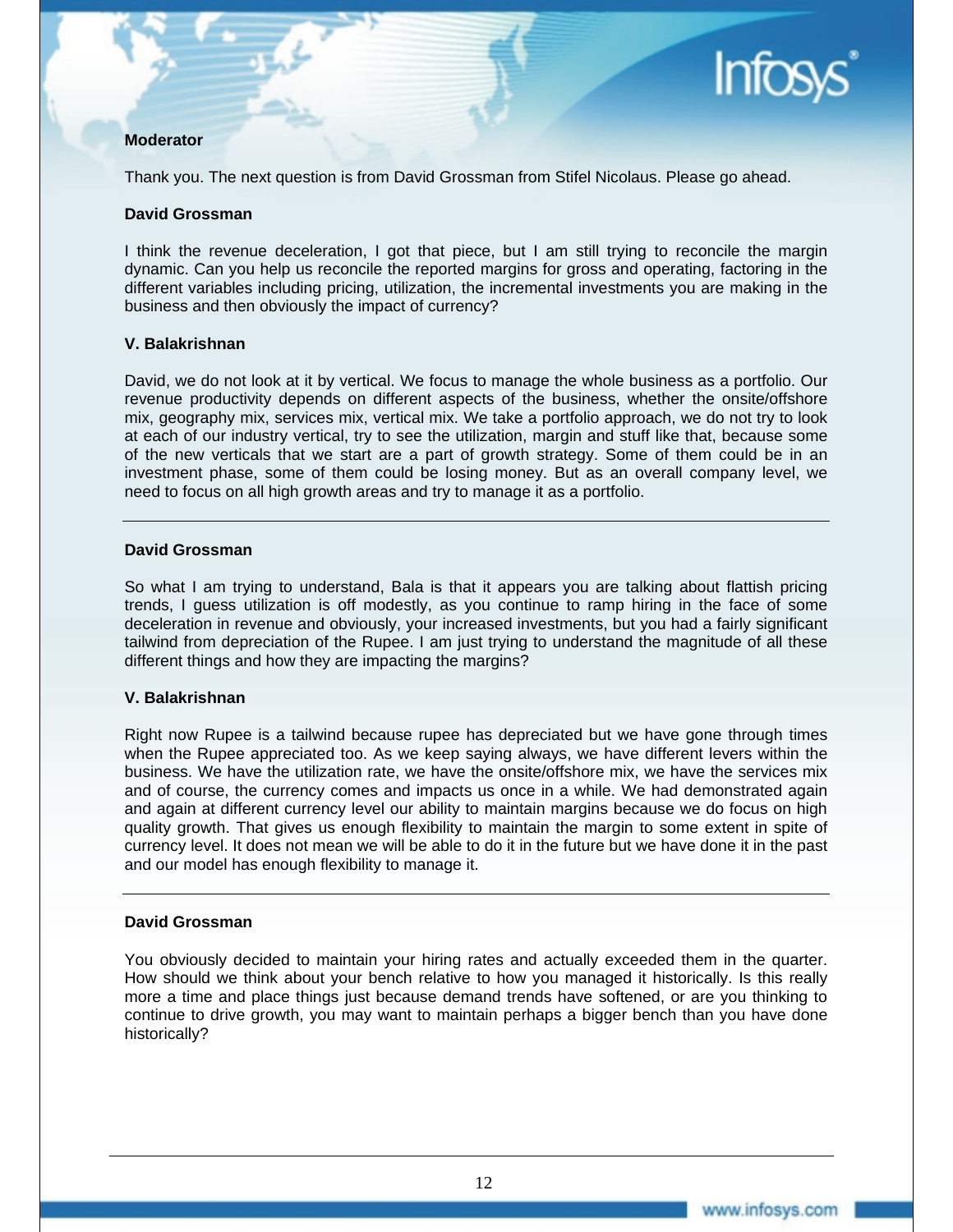#### **V. Balakrishnan**

We have always said we are comfortable with a utilization excluding trainees in a band of somewhere between 76% to 80%. At the peak in some year we went to 81%, 82%. We want to retain that flexibility because if we are looking at an opportunity to grow, you need that capacity in the system because when the growth comes, we don't blink. We added more people this quarter than what we targeted. We targeted for 8,000 hiring, we ended up with 9,655 but don't forget whatever we hire from October, that is for next year, not for this year because we have a lead time of around 6 months training for people we hire from the campus and then they become billable. So what are we hiring now that is for next year. On an overall utilization front, we are comfortable between 76%-80%. We want to retain the flexibility if we can because we do not want to miss on the growth.

#### **David Grossman**

Just one last question is that in terms of your visibility and not getting into clients necessarily and your verticals but is the visibility a lot different? I think I understand the dynamics in terms of the economic environment but in terms of some of the larger customers, is visibility getting worse or did it get better over the course of the quarter in terms of what their spending plans are going to be over the next 6 months?

#### **S.D. Shibulal**

We expect that once the budgets are closed and the decision-making starts, we will have a better visibility. There is another point I want to give you at this point of time. Our pipeline is pretty strong. It is not like our pipeline has weakened, so it is not lack of opportunity or lack of pipeline. What is happening is that the decisions are not happening, that is what is creating the issue. From a pipeline perspective, we have a pretty good pipeline. We closed the 5 large deals this quarter which is pretty good. 2 of them were \$500 mn and above. The decision-making is where we are seeing an issue. We can definitely hope that after the budgets are closed, and people will consider the current environment, our view is that the decision-making will happen.

#### **Moderator**

Thank you. The next question is from Keith Bachman of Bank of Montreal. Please go ahead.

#### **Keith Bachman**

My first question follows from the past line of question. If you continue on with the hiring plans and growth doesn't improve, aren't you at risk for compressing your margins from where we are here, and how do you respond to that scenario?

#### **S.D. Shibulal**

We are quite comfortable between 76% to 80% utilization. We have operated in that bracket before also, sometimes even slightly lower. Another point as I said is that our pipeline is strong. You are looking at one quarter and trying to think it's a secular trend and we are not considering it that way. We are not seeing a secular trend of downturn. We are at this point in time, given all the information, we have given in the guidance. Last quarter, we gave the guidance and when the situation changed we actually talked about it. We are not considering a secular trend of downturn and we clearly believe that in the long-term, we will need these people. That is why we are continuing with the recruitment.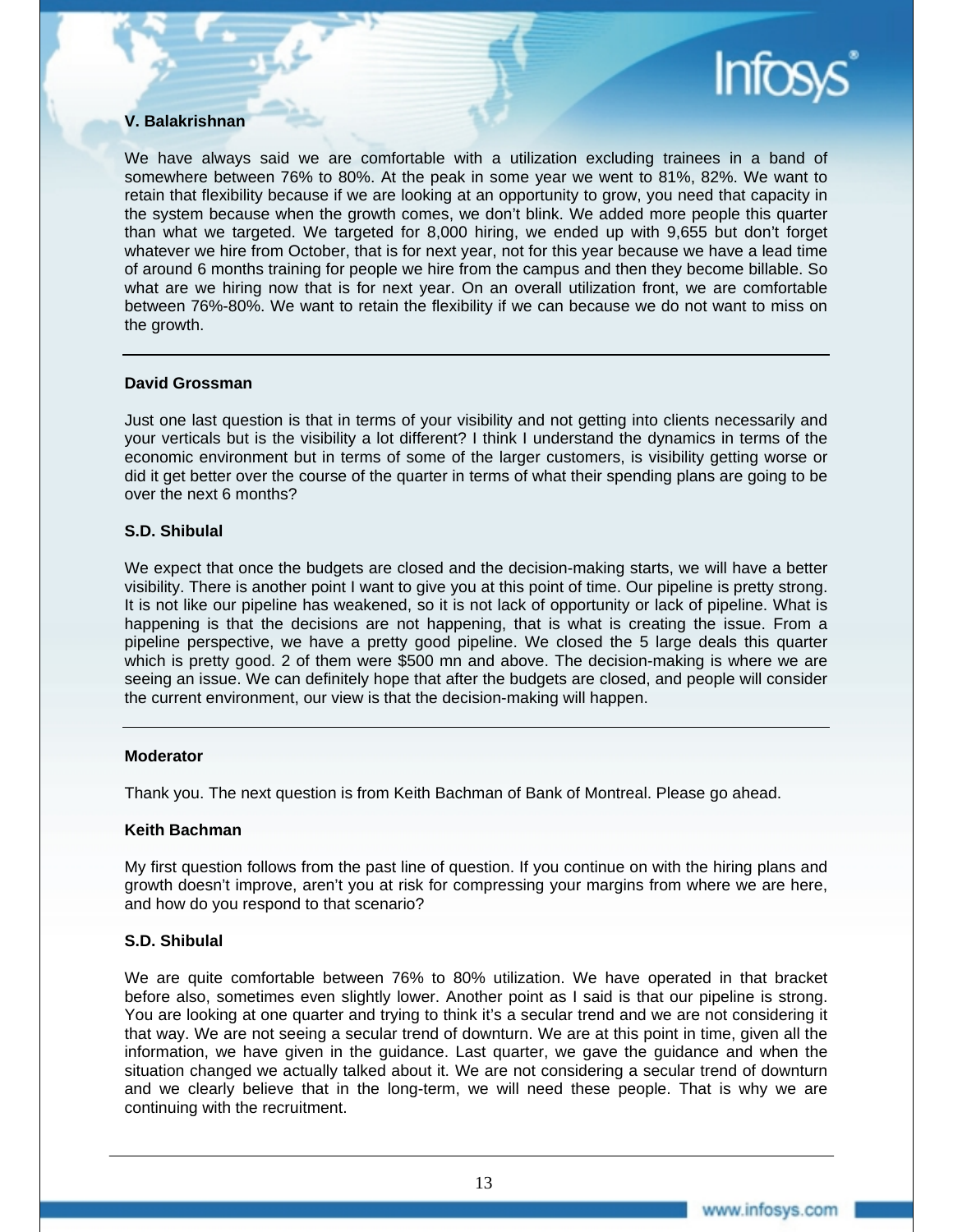#### **Keith Bachman**

Let me ask a different question. It looks like the revenue performance of your top clients is less than broader revenue performance of the company. Can you speak as to why and does that continue?

#### **S.D. Shibulal**

No, actually if you look at the last 8 quarters, you can see that there are multiple quarters in which the top clients have grown faster than the rest; the rest of the portfolio has grown faster than the top clients. This quarter the non-top 25 actually has driven the growth. In that sense the growth is wide broad-based, which is a good thing, and which also shows there are new clients whom we have added. We are able to create growth out of them. I would not consider that again as a secular trend. It is a quarter-to-quarter aberration.

**\_\_\_\_\_\_\_\_\_\_\_\_\_\_\_\_\_\_\_\_\_\_\_\_\_\_\_\_\_\_\_\_\_\_\_\_\_\_\_\_\_\_\_\_\_\_\_\_\_\_\_\_\_\_\_\_\_\_\_\_\_\_\_\_\_\_\_\_\_\_\_\_** 

#### **Keith Bachman**

Final one for me then relates to that over the next month, we are going to get more reports from other companies. How would you anticipate share to shake out, in terms of your relative share in the markets that you are serving this quarter and over the next couple of quarters both in terms of client additions and relative revenue performance because it looks like you are again particularly relative to Cognizant, looks like you are losing a little bit of share, but I want to get your views on how you would anticipate share dynamics unfold over the near-term?

#### **S.D. Shibulal**

There are two factors for this. The performance is a reflection of the strategic direction and the aspiration which each corporation has. Different corporations take different strategic directions and different aspirations and that is what is reflected in my mind in the performance. When you compare performance, it's very important to keep in mind that what is the foundation on which the performance happened. In our case, we are looking for high quality growth. What does that mean? Superior growth and superior margins. That is our aspiration. I am not guaranteeing that that is going to be happening at every turn of the future, but that is our aspiration. All the strategies we have put in place, increasing Consulting & System Integration revenue, Building Tomorrow's Enterprise, Infosys 3.0, integrated service offerings, local investments in Germany and France, local recruitment in US, all of these are meant to achieve our aspiration of high quality growth which is higher growth and industry leading or at least one of the industry leading. That is our aspiration. When you compare performance, this is an important benchmark to keep in mind. If you compare performance of the piece rather than the whole, then the observation may not be the right one. High quality growth that is the benchmark, which we need to compare rather than only one aspect of the performance.

#### **Keith Bachman**

That ends my questions, thank you.

#### **Moderator**

Thank you. The next question is from James Friedman of Susquehanna. Please go ahead.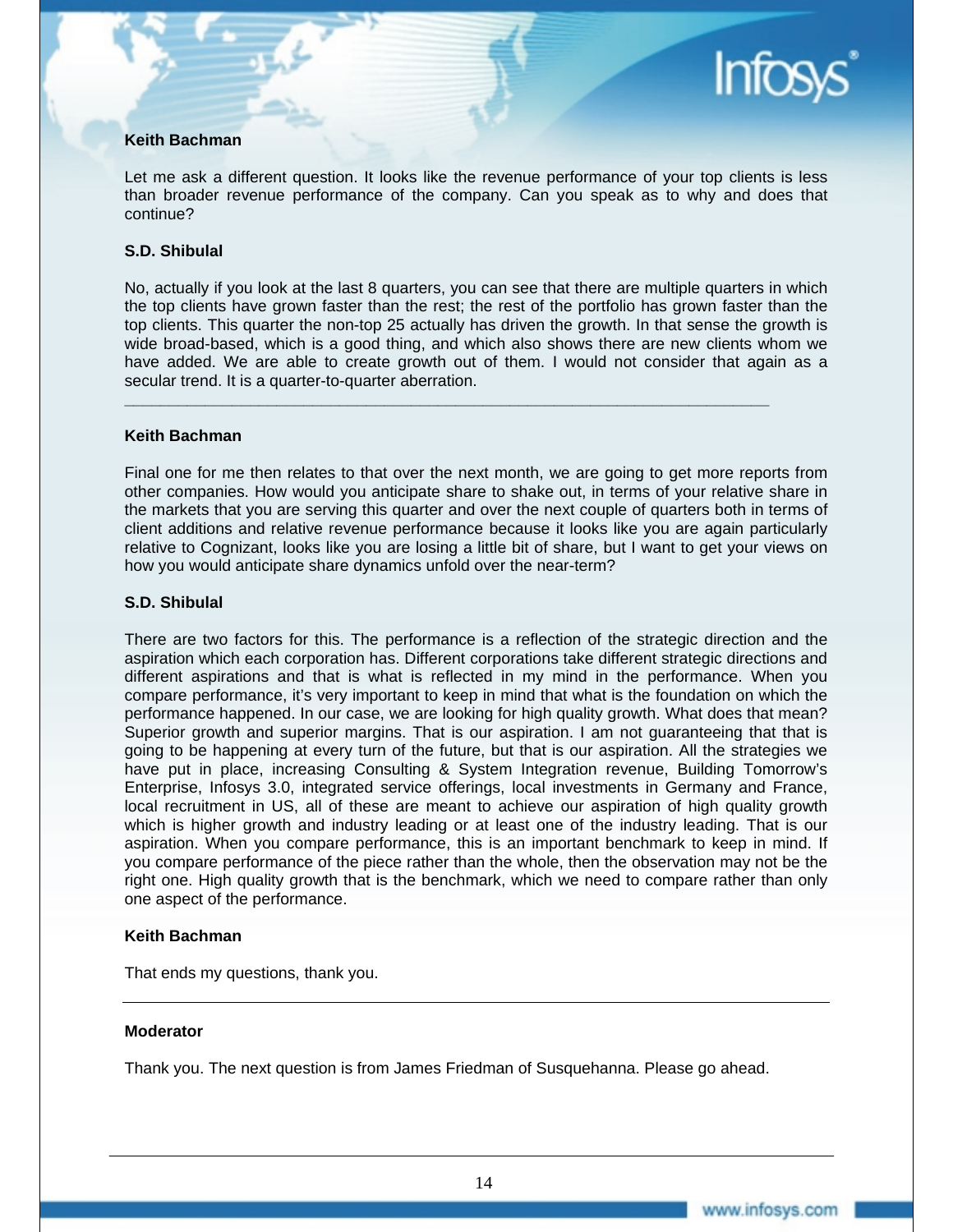#### **James Friedman**

Shibu, with the two transformational deals that you announced over \$500 mn, what vertical was that in?

#### **S.D. Shibulal**

I am going to ask Prasad Thrikutam, who heads our Energy, Utilities and Services market to talk about it.

#### **Prasad Thrikutam**

One was in our Manufacturing vertical where we used our Building Tomorrow's Enterprise as a platform for creating a future of a specific business process for this organization. We are designing the business process and innovating the business process using technology. The other one which Shibu mentioned at the beginning is a company that is based in the US it is in the services sector where they were moving from a 'not-for-profit' status to a 'for-profit' status which means the entire enterprise architecture not from a technology standpoint, but from a business function - how do they do forecasting, how do they manage their financials, how do they manage their product development strategy, how do they manage their supply chain strategies, the entire set of operating functions of the company were reviewed, and then a new strategy was developed.

#### **James Friedman**

My second question was for Balakrishnan. I was wondering, with regard to the dividends, the company has been generous with special dividends, the cash flow remains healthy, the growth may be decelerating, wondering if similar to others in the industry, IBM, Accenture, would you consider raising the regular dividend?

#### **V. Balakrishnan**

Right now we pay up to 30% of our net profit as dividend every year. One-time dividend comes in only when we do not have a use of cash. Today we have app. \$3.7 bn of cash. We believe that is strategically required in the business because one of the areas we look at for a growth is also strategic M&As. If we find some nice strategic fit, we will use the cash. I don't agree with you that our growth is decelerating. Even if you look at fiscal 2012 we're still growing at 16%. 16% is not a small growth. We believe if you look at the opportunities in the market, we have the ability to grow at a much faster pace. You do get impacted by short-term economic environment but if you take a medium-term to long-term view, we have a potential to grow double-digit for many-many years. There are opportunities in the market. I do not think we have come to a saturated point in growth for us to look at making a permanent, accelerated dividend payouts.

#### **James Friedman**

My last question is your number one customer, is it still in the BFS vertical?

#### **V. Balakrishnan**

Yes, it is in the Financial Services vertical.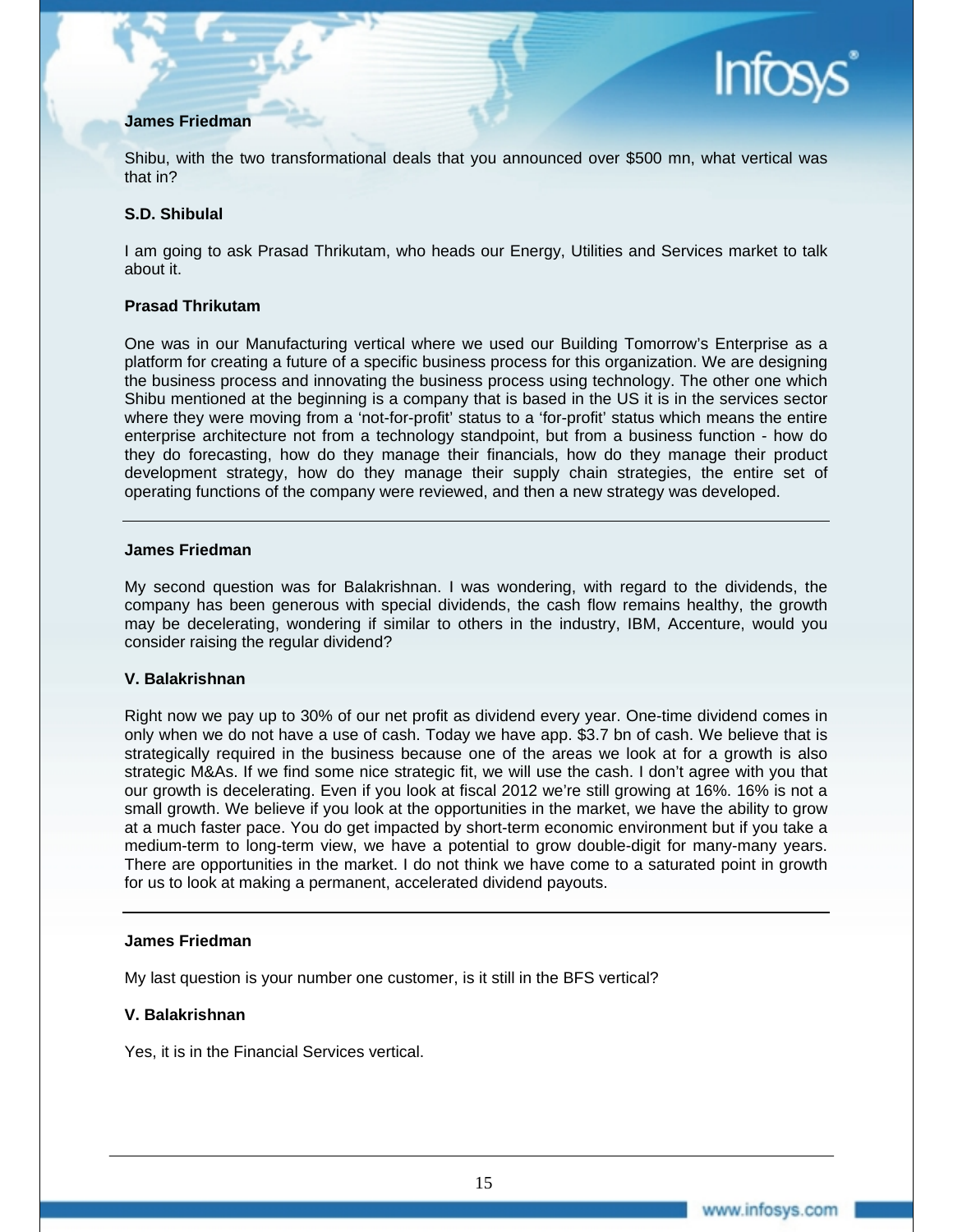#### **James Friedman**

Thanks very much Bala.

# **Infos**

#### **Moderator**

Thank you. The next question is from Nabil Elsheshai of Pacific Crest Securities. Please go ahead.

#### **Nabil Elsheshai**

I just wanted to ask about the investment in Sales and Marketing. You had seen some pretty steady increases in that and then it declined substantially this quarter. I am guessing some of that is Euro but it seems to be down even accounting for that on an absolute basis. Are you cutting back on investments in that and what is that going to look like going forward and if so, how does that align with kind of the more long-term focus you guys are talking about?

#### **Basab Pradhan**

Quarter-to-quarter changes in our Sales and Marketing expenses should not be taken as a trend. We have some lumpiness in Marketing expenditure because of some major events, either thirdparty events that we do or our own events as well. I think the headline news here is what we are doing on re-architecting our sales force for the future, and that is going very well. We have a very good handle on what we need to do for our sales force to be able to take the company into the 3.0 realm of things that the strategy that we have put in place and that is going quite well. Hopefully I will have more to talk about in the coming quarters about this.

#### **Nabil Elsheshai**

So, we should expect to see that it is just lumpiness and should it reaccelerate going forward?

#### **Basab Pradhan**

No, I think it is lumpy, so it goes up and down that is what I meant by lumpy. We do have some major events. This time we were lead sponsors on for instance at Oracle OpenWorld, on a SAP event as well. These are fairly large commitments from us, that is what I meant by lumpy.

#### **Nabil Elsheshai**

That is fine. Just one other question but just on the wage front given maybe a little bit of slackening in demand, what are you seeing on the wage inflation side and is the hiring market maybe easing up a little bit?

#### **V. Balakrishnan**

Wage is a function of supply and demand. This year we gave 10%-12% increase in offshore wages. It is too early to decide on wages for next year. We will get a better view in April. But looking at the situation today, we believe the wage increase for next year offshore could be in the high single-digit, not more than that.